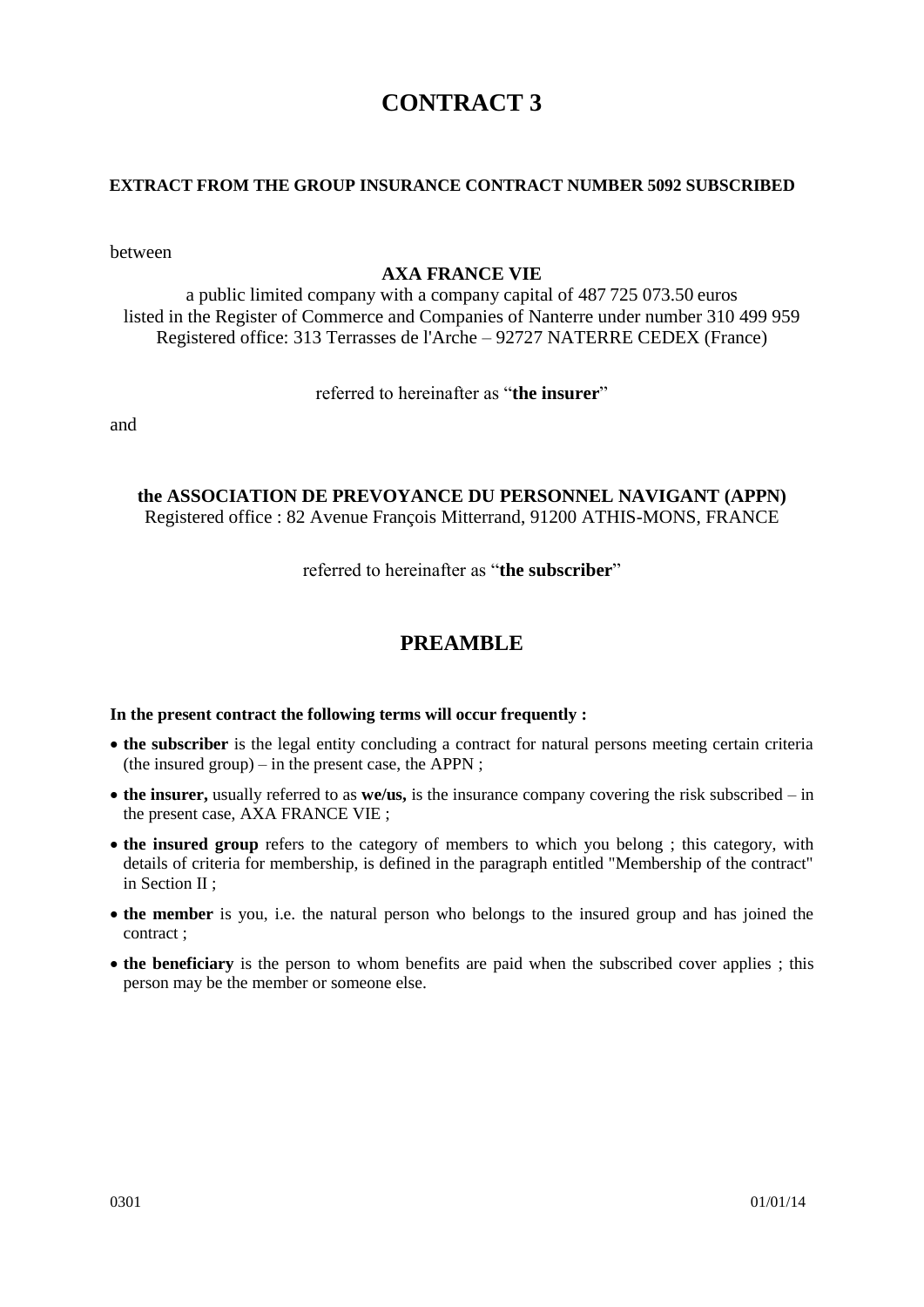# **I - THE PROVISIONS CONCERNING YOUR CONTRACT**

## **The duration of the contract**

#### **Effective Date :**

The contract takes effect on  $1<sup>st</sup>$  January 2003. It runs until 31 $<sup>st</sup>$  December each year and is then</sup> renewed each 1<sup>st</sup> January by tacit agreement.

# **Contributions**

#### **The basis for calculating contributions**

Contributions are calculated on the basis of the insurance referred to in the paragraphs entitled "Basis for the insurance cover" and "Death Cover" ; they may also be age-dependent.

#### **The amount of your contributions**

The amount of the contribution due by each member is fixed annually and payable monthly. The contribution rates are fixed in the section entitled "Death Cover" of the contract signed between the subscriber and the insurer. They are expressed as a percentage of the basis for the insurance cover.

The contribution may also evolve, taking into account the revision provided for in the following paragraph.

### **Revision of contributions**

Contributions may be reviewed according to the technical results of the contract. The resulting new contributions are applicable from the date fixed by mutual agreement between the subscriber and the insurer.

### **Payment of your contributions**

In compliance with the provisions of Article L. 140-3 of the French Insurance Code, the subscriber may exclude a member from benefit of the contract if the member ceases to pay the corresponding contribution or if the relationship is broken off, subject to the conditions provided for in this article.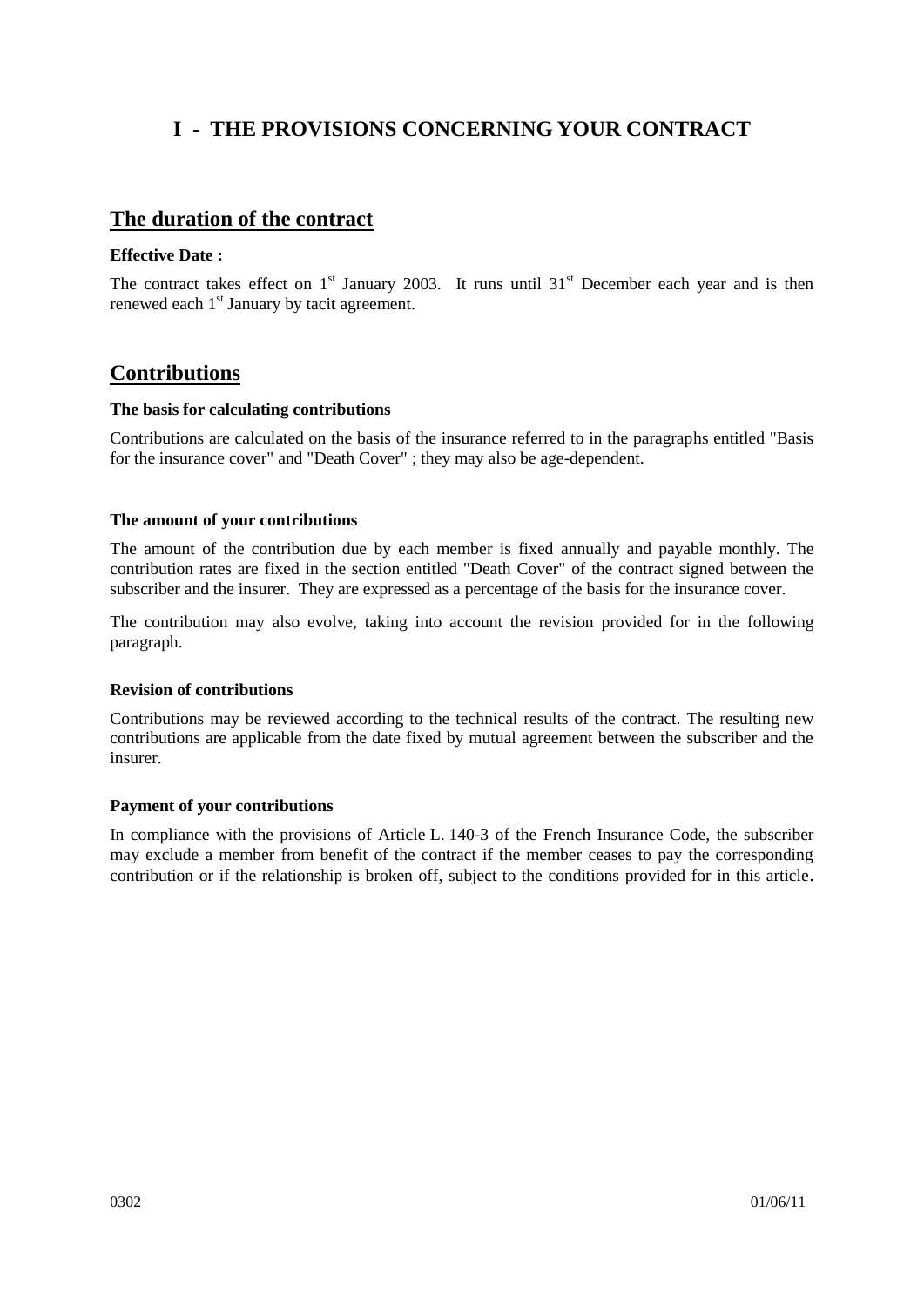# **Time limitation**

There is a **two-year** period of limitation on any legal action arising from your contract ; the two-year period starts on the date of the event on which the action is based.

This starting point may be altered :

- if the member is able to prove that he became aware of the incident at a later date, or
- if the member made a false, incorrect or incomplete damage claim, or
- if the member's action is because of a third party's action against him/her.

The time limitation is extended to 10 years where :

- for operations dependant on the duration of human life, the member is not the beneficiary, or
- for operations involving cover of the accident risk, the beneficiaries are the member's rightful claimants.

The time limitation may be curtailed by :

- a court summons, order to pay or attachment, or
- the naming of experts further to an incident, or
- the sending of a registered letter concerning failure to pay the contribution or settlement of the benefit.

# **Legislation concerning the processing of personal data**

Members have unrestricted access to the information held about them, in compliance with the legislation in force on the processing of personal data. To consult or object this information or request correction of the information shown, members need only contact the subscriber.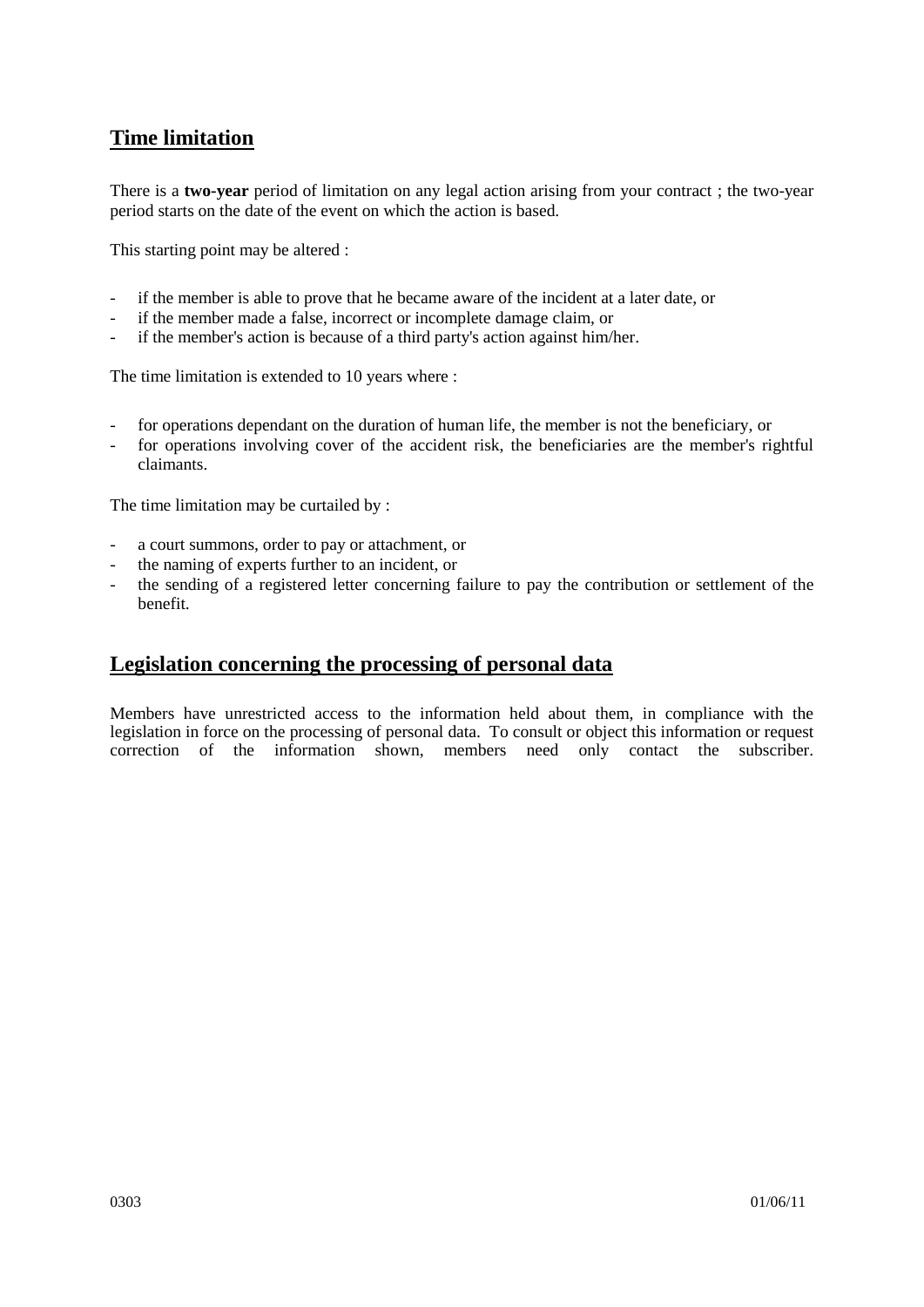# **II - PROVISIONS CONCERNING MEMBERS**

# **Membership to the contract**

### **Insured group**

To join this contract, you must :

- be a member of the APPN ;
- be less than 45 years of age on the date of adherence;
- be one of the following :
	- listed in the civil aviation registers,
	- a trainee registered with a flying school,
	- a jobseeker holding a technical flight personnel member's certificate ;
- present a certificate of fitness for aerial navigation issued by a Flight Personnel Medical Examination Centre dated back to less than two years ;
- complete a membership form supplied by the subscriber.

The widows of members of the APPN may also, on their request, apply to become members of the contract, subject to the following conditions :

- be aged less than 65 on the date of joining;
- submit their application in the year following the member's death;
- join the association ;
- complete a medical questionnaire.

If their replies to the medical questionnaire require for additional information, or if the capital to be covered is at least 300 % of the annual French Social Security ceiling, a medical examination, the cost of which we will pay, will be requested.

Lastly, membership of the contract is open to members of AVIATION SANS FRONTIERES carrying out missions, on condition that they are introduced by that association. We guarantee them capital in the event of death where death occurs either during a mission or as a result of a mission on condition that, in this last case, it occurs within six months of the end of the mission and is the consequence of an accident or illness originating during the mission. **Total and irreversible loss of autonomy is not covered.**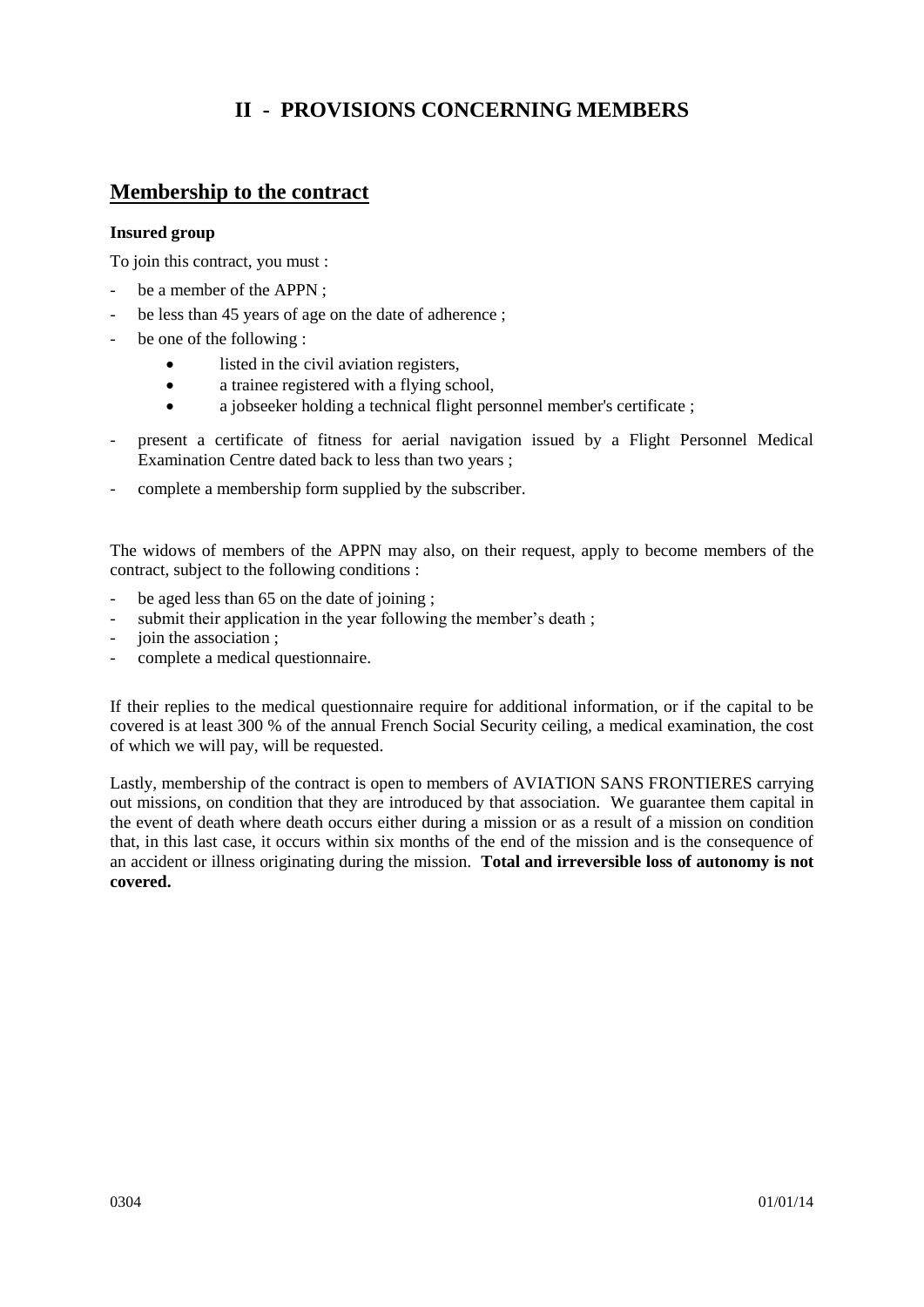# **Duration of the cover**

### **1 - The start of the cover**

For all persons eligible to join the contract who have satisfied the conditions for membership, the effective date of covering all the risks and the starting point for contributions shall be, depending on the member :

- the first day of the month following the membership form,
- in the case of widows of members, the first day of the month following our acceptance ;
- for members of AVIATION SANS FRONTIERES, the first day of the month following the request for cover presented by that association.

### **2 - The end of cover**

Our cover ends :

- at the end of the month during which you cease to fulfil the conditions for membership of the insured group ;
- at the end of the month during which the termination of membership request is made, subject to you having notified the insurer by registered letter at least two months before the date mentioned above ;
- at the end of the month during which you reach the age of 65 years, for members refusing to carry on the contract up to the age of 75, for the guarantees for flight personnel with AVIATION SANS FRONTIERES and for the widows of members ;
- at the end of the month during which you reach the age of 75 years, for members who have asked to carry on the contract after the age of 65 ;
- in the event of ceasing to pay contributions, according to the provisions set out in the paragraph " payment of contributions" in Section I ;
- in the event of termination of the contract.

## **Basis for the insurance cover**

The member mentions the basis for the insurance cover he/she may select, within the limits provided for in Section III, with a view to determining the benefits covered and the corresponding contributions.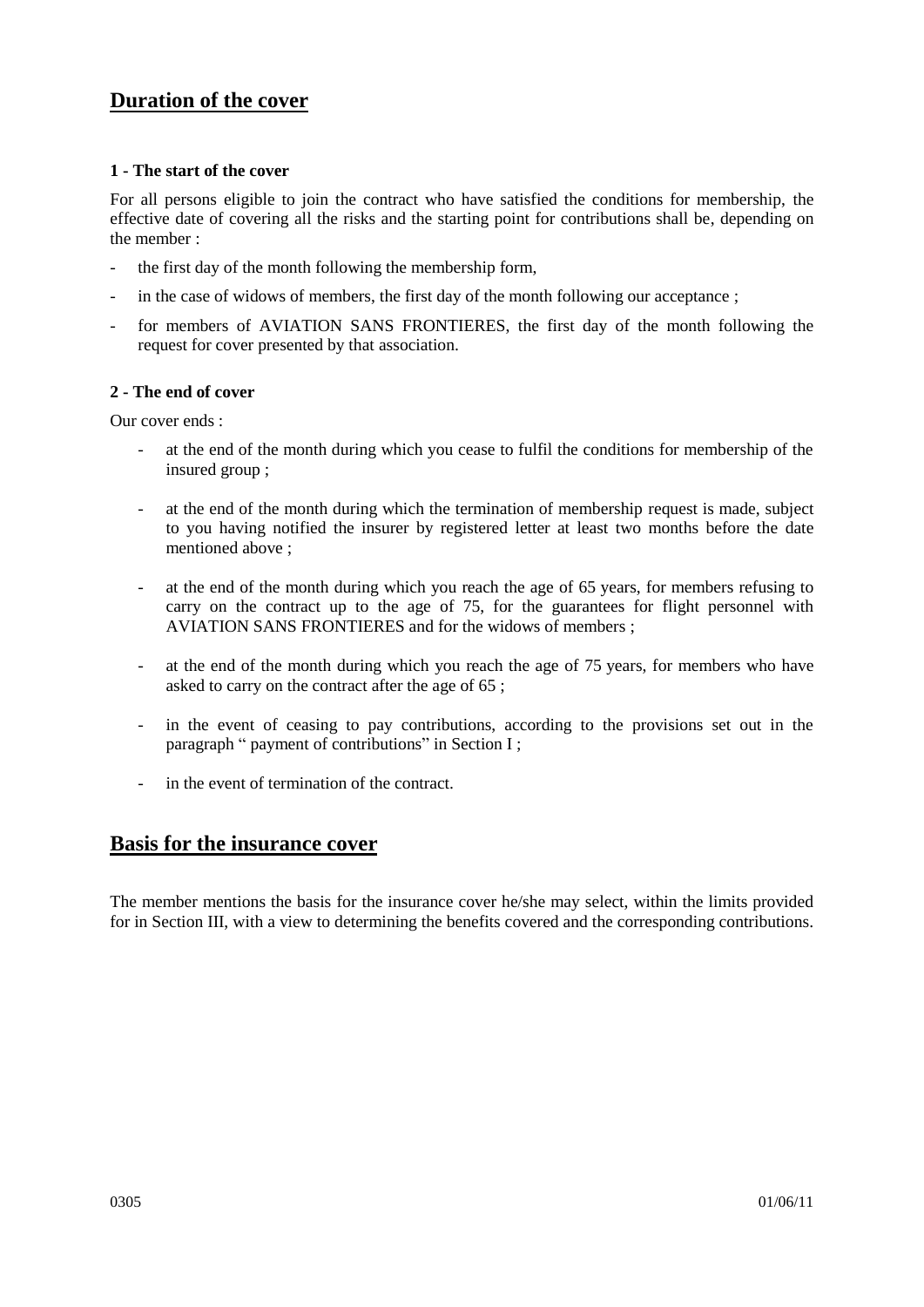# **Amendment to the basis of the insurance cover**

### **Capital brackets**

The stipulations for increase mentioned under the two headings below refer to capital brackets : these are the brackets shown in the Death table appended to the contract.

### **Amendment on APPN's initiative**

The APPN notifies its members, at variable intervals of between 12 and 18 months, of an increase carrying the insurance cover over to the immediately higher capital bracket, within the limits of the contract. The increase takes effect automatically on the date indicated in the notification.

The member may oppose such amendment, and must express his/refusal in writing.

### **Amendment on the member's initiative**

If the member is under the age of 50, he/she may, every five years, carry the basis for the insurance cover over to the immediately higher capital bracket or to the following bracket, within the limits of the contract.

This possibility of upgrading is also open to members under the age of 50, subject to the same conditions in respect of the amount, each time his/her remuneration increases by at least 15 % due to a change in function, appointment, qualification or employer.

It is stated, in compliance with the provisions of Article L132-7 of the French Insurance Code, that suicide, in terms of the additional guarantee corresponding to the increase in the basis for the insurance cover, is covered from the second year following the increase onwards.

The basis for the insurance cover may be reduced freely, regardless of the member's age. In this case, it is stated that in the event of suicide the new capital guaranteed would be paid whatever the date on which death occurred.

### **Information for the insurer**

The APPN provides to the insurer a list of those members whose basis for insurance cover has changed, indicating the new amounts of capital and the effective date, according to the provisions set out in Article 5 of the contract.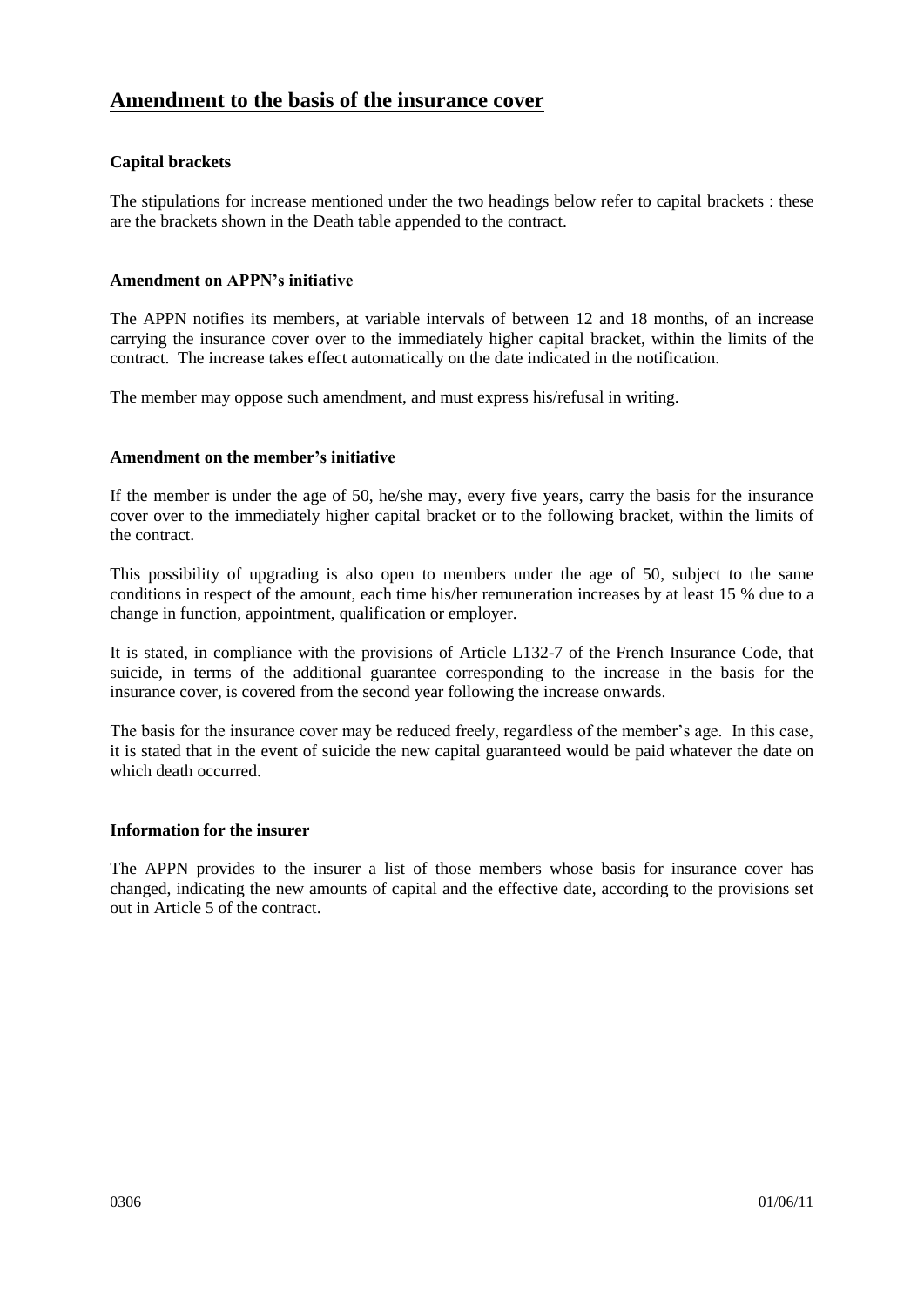# **III - DEATH COVER**

## **Purpose of the cover**

The purpose of the cover is to ensure the payment of a capital sum to the designated beneficiary(ies) in the event of death or, as the case may be, total and irreversible loss of autonomy.

# **Death cover**

### **1. The amount of the capital sum**

The amount of the capital sum guaranteed is equal to the basis for the insurance cover selected. The amount of the contribution due for the insurance year is fixed as a percentage of the basis for the insurance cover and varies according to your age.

From the 66<sup>th</sup> birthday onwards, the amount of the capital paid out is reduced by 10 % of the amount of the basis for the insurance cover, each year. The reduction starts on the first day of the month in which the birthday falls.

| Age                       | Maximum cover |  |
|---------------------------|---------------|--|
| Up to 64 years            | EUR 500 000   |  |
| From 65 years to 74 years | EUR 250 000   |  |

However, the maximum capital guaranteed is fixed at :

- EUR 155 000 for trainees,
- EUR 100 000 for widows of members of the association,
- EUR 60 000 for flight personnel with AVIATION SANS FRONTIERES.

### **2. The beneficiaries of the capital**

The capital is paid to the beneficiary(ies) as designated by you :

### **Standard designation of beneficiaries**

If you make no specific mention, we pay the capital to :

- your spouse judicially not separated ;
- for lack of, the partner to whom you are bound by a "Civil Solidarity Pact" ("*PACS*"), in which case your partner must be able to prove domiciliation at the same address by producing a copy of his/her most recent tax notification ;
- for lack of, with benefits equally split among them, your children, living or represented, and the children of your spouse if they were his/her dependents ;
- for lack of, with benefits equally split among them, your father and mother, for lack of one of them, the other one in totality ;
- for lack of, your heirs at law according to the order of devolution of your estate.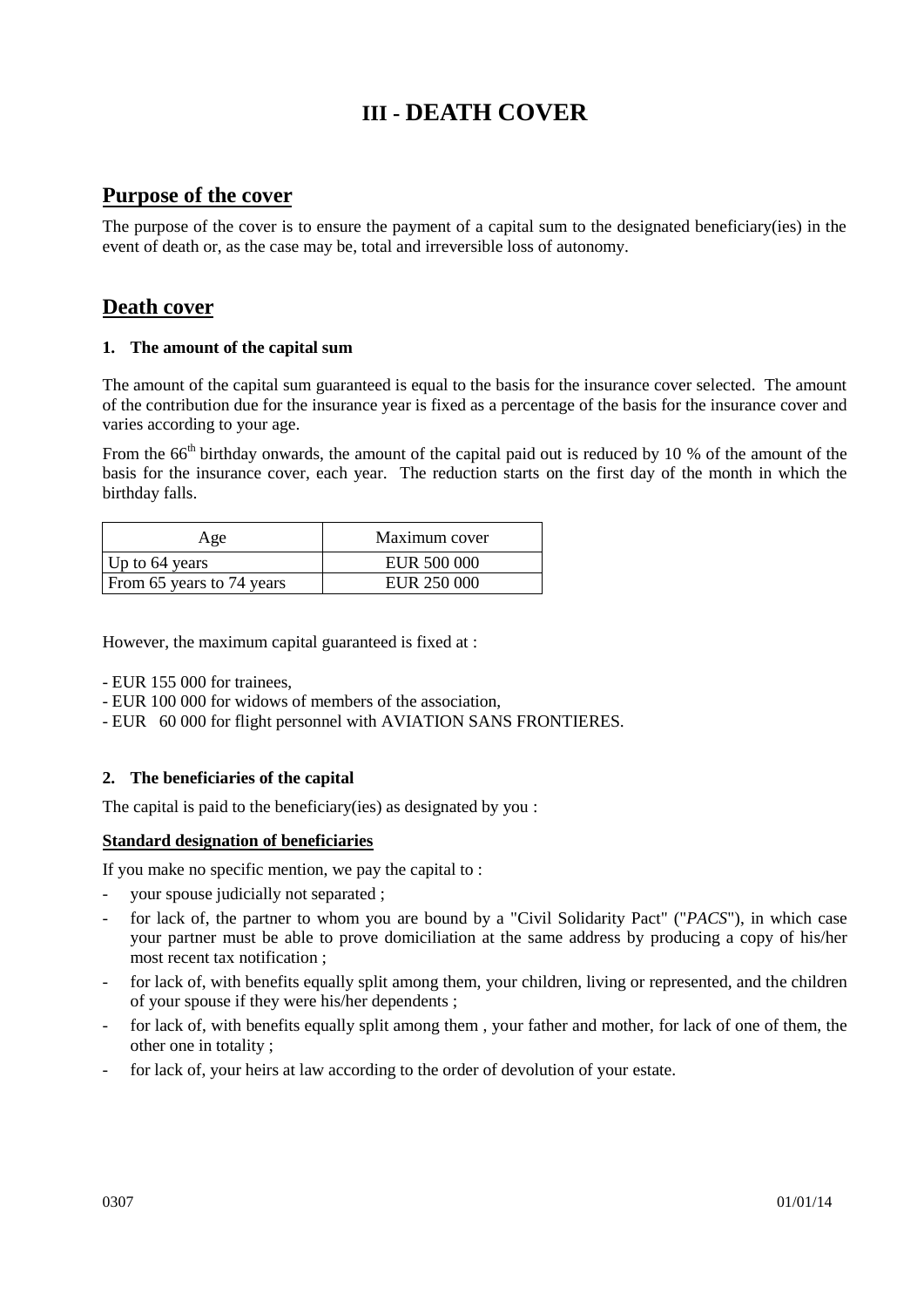### **Specific designation of beneficiaries**

You may designate one or more beneficiary(ies) of your choice on condition that an earlier specific designation has not been accepted by the concerned beneficiary. You must inform the insurer in writing, through the subscriber, of any specific designation.

The standard designation of beneficiaries nevertheless applies in the following cases :

- if all the designated beneficiaries die before you do, or
- if you and all the designated beneficiaries die simultaneously in the same incident without it being possible to determine the order of the deaths.

Lastly, if you wished to divide up the capital among a number of beneficiaries, the death of one of them shall result in the redistribution of the capital among the others in proportion to their respective shares.

# **Total and irreversible loss of autonomy**

We pay the capital sum for death cover in advance if you are affected by a total and irreversible loss of autonomy before reaching the age of 60 years.

You will be acknowledged as being affected by a total and irreversible loss of autonomy if it is proven, before your  $60<sup>th</sup>$  birthday and while the contract is in force, that you are totally unfit for any activity or occupation whatsoever and that this is irreversible, within the meaning of legislation on accidents in the workplace.

**The date of acknowledgement of total and irreversible loss of autonomy corresponds to the date of sending the document in which we accept to pay the capital sum in advance. Death cover ends on the same date.** 

Any difficulty of a medical nature may be settled by means of a medical expert's report ; failing agreement between your own doctor and the insurer's doctor, both would designate a third doctor to reach a definitive decision. If they cannot agree on the choice of this doctor, the latter will be designated by the presiding judge of the appropriate court at the request of the most diligent party. **Each party shall bear the cost of its doctor and, if appropriate, half the cost of the third doctor's intervention**.

# **Exclusions**

**The following cases are excluded from the cover provided in the case of death or total and irreversible loss of autonomy :**

- **suicide or attempted suicide by the member during the first year of membership ;**
- war, whether civil or foreign ;
- **terrorist acts perpetrated by means of or by direct or indirect use of any radioactive material or material of chemical or bacteriological origin.**